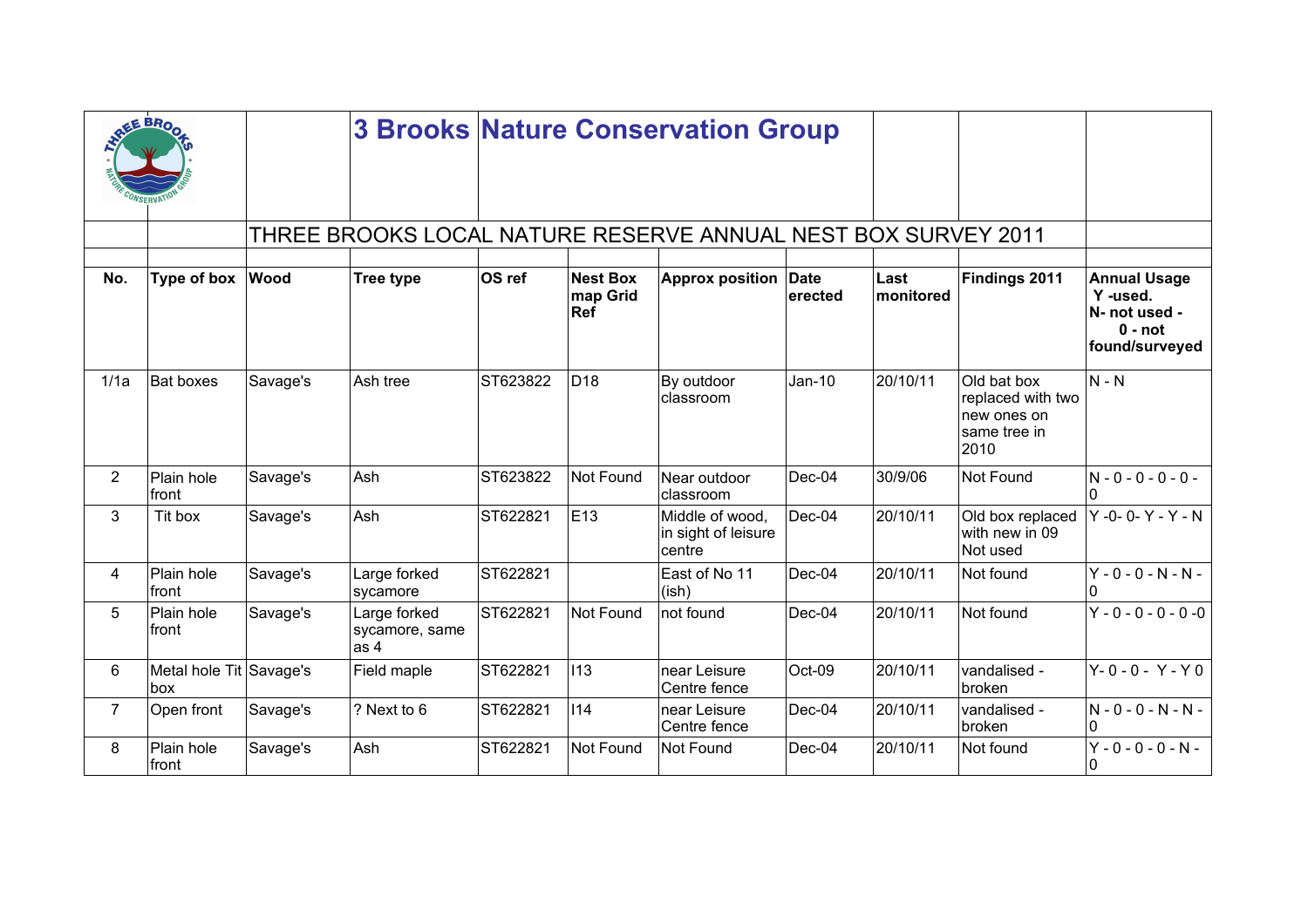| 9  | Open front                                                            | Savage's                              | small oak tree  | ST621821 | G <sub>9</sub>  | half way between   Dec-04<br>gate and bridge |           | 20/10/11 | Mouse nest -<br>used                                              | $N - 0 - Y - Y - Y -$<br>Y(by a mouse<br>each time) |
|----|-----------------------------------------------------------------------|---------------------------------------|-----------------|----------|-----------------|----------------------------------------------|-----------|----------|-------------------------------------------------------------------|-----------------------------------------------------|
| 10 | Metal hole Tit Savage's<br>box                                        |                                       | Forked ash tree | ST621821 | G7              | Edge of wood<br>near road                    | Dec-04    | 20/10/11 | Old box replaced<br>with new - used                               | $Y - 0 - 0 - Y - N -$                               |
| 11 | Metal hole Tit Savage's<br>box                                        |                                       | Tall ash tree   | ST622821 | H <sub>15</sub> | Middle of Wood<br>south of 69 east<br>of 13  | Dec-04    | 20/10/11 | Old box replaced<br>with new in 09 -<br>used - 6 corpses          | $N - 0 - 0 - N - Y -$                               |
| 12 | Metal hole Tit Savage's<br>box                                        |                                       | Ivy-covered oak | ST623821 | H <sub>16</sub> | half way between   Dec-04<br>$7$ and $3$     |           | 20/10/11 | Old box replaced<br>with new in 09 -<br>used                      | $N - 0 - 0 - N - Y -$                               |
| 13 | Metal hole Tit Savage's<br>box                                        |                                       | Ivy covered oak | ST622821 | H <sub>15</sub> | between 12 and<br>11                         | Dec-04    | 20/10/11 | Old box replaced<br>with new in 09 -<br>not used - full of<br>ivy | $Y - 0 - 0 - N - Y - N$                             |
| 14 | Hole front,<br>small metal<br>plate (note:<br>no. painted<br>on side) | Plantation<br>next to school<br>fence | Ash             | ST625818 | 113             | Near southern<br>hedge line                  | 05-Jul-08 | 3/11/11  | Used despite<br>hole in top of box                                | $0 - 0 - 0 - N - Y -$<br>Y                          |
| 15 | Hole front.<br>small metal<br>plate                                   | Plantation<br>next to school<br>fence | Ash             | ST625818 | 113             | Near southern<br>hedge line                  | 05-Jul-08 | 3/11/11  | <b>Box Replaced</b><br>Feb 2010 but<br>damaged again<br>-not used | $ 0 - 0 - 0 - Y - N - N $                           |
| 16 | Hole front,<br>large metal<br>plate                                   | Plantation<br>next to school<br>fence | Willow          | ST625818 | 110             | Near southern<br>hedge line                  | 05-Jul-08 | 3/11/11  | Box replaced Feb $ 0 - 0 - 0 - Y - Y $<br>$10 -$ Used             |                                                     |
| 17 | Hole front,<br>small metal<br>plate                                   | Plantation<br>next to school<br>fence | Ash             | ST625818 | 112             | Near southern<br>hedge line                  | 05-Jul-08 | 3/11/11  | Box Replaced -<br>Feb 10 - Used -<br>one skeleton                 | $0 - 0 - 0 - N - Y -$<br>Y                          |
| 18 | Hole front.<br>large metal<br>plate                                   | Plantation<br>next to school<br>fence | Ash             | ST625818 | H <sub>9</sub>  | Next to school<br>fence                      | 05-Jul-08 | 3/11/11  | Used - body of<br>almost fill grown<br><b>Great Tit</b>           | $0 - 0 - 0 - N - Y -$<br>Y                          |
| 19 | Hole front,<br>small metal<br>plate                                   | Plantation<br>next to school<br>fence | Ash             | ST625818 | 114             | Near southern<br>hedge line                  | 05-Jul-08 | 3/11/11  | Lid damaged -<br>not used - needs<br>replacing                    | $ 0 - 0 - 0 - Y - Y -$<br>N                         |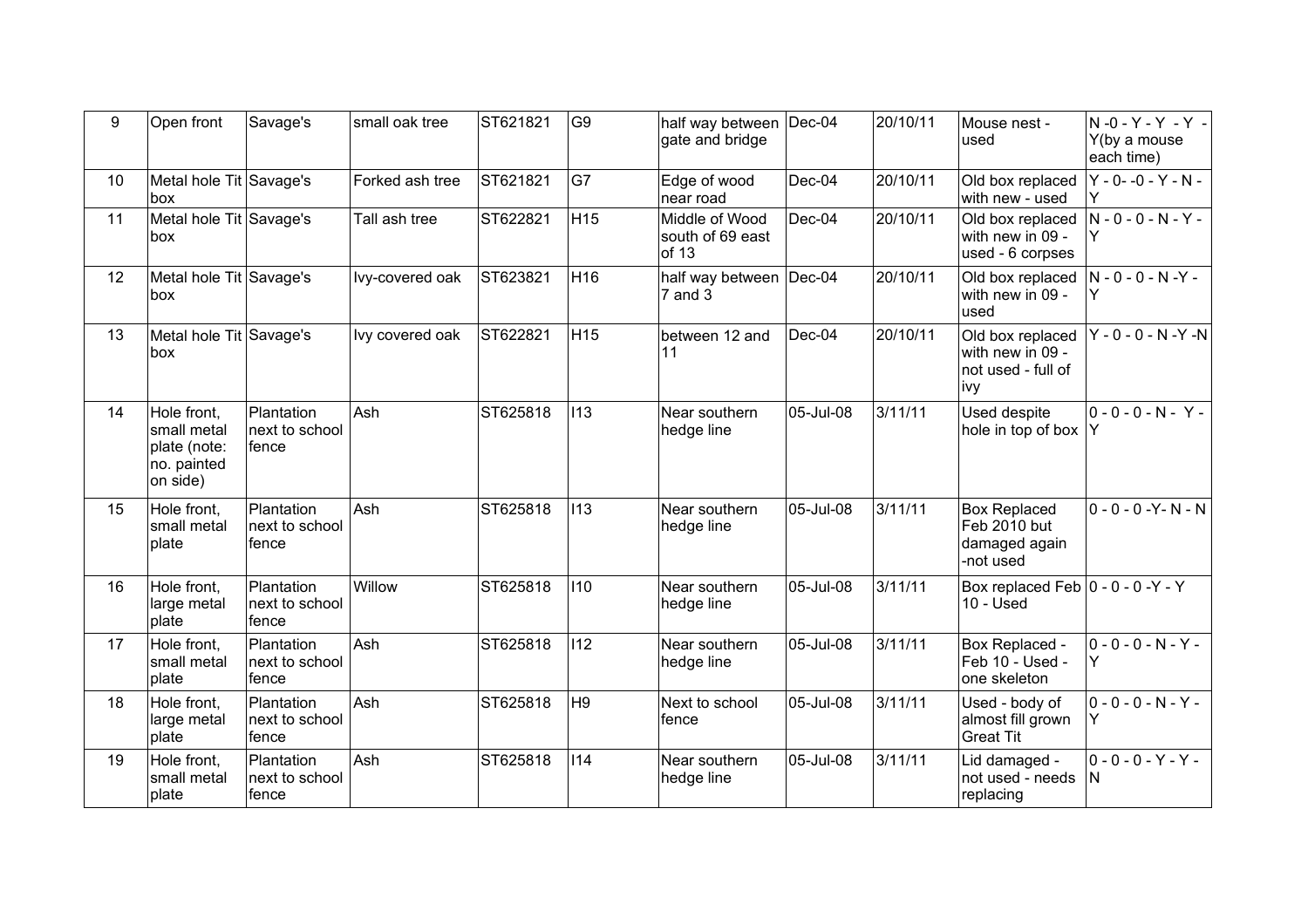| plate<br>affixed<br>No 1                      | Number Plain hole<br>front                       | Webbs  |                              | ST625815 | J22             | Lake end near<br>path               | N/K       | 4/11/11 | Not Used - hole<br>damaged                                      | $0 - 0 - 0 - Y - N -$<br>N |
|-----------------------------------------------|--------------------------------------------------|--------|------------------------------|----------|-----------------|-------------------------------------|-----------|---------|-----------------------------------------------------------------|----------------------------|
| plate<br>affixed<br>No <sub>2</sub>           | Number Plain hole<br>front                       | Webbs  |                              | ST625815 | J23             | Lake end near<br>path               | N/K       | 4/11/11 | Used - nest<br>inside with one<br>Great Tit egg                 | $0 - 0 - 0 - Y - Y -$<br>Y |
| plate<br>affixed<br>No 3                      | Number Plain hole<br>front                       | Webbs  |                              | ST625815 | J29             | Edge of wood<br>-lake end           | N/K       | 4/11/11 | Not used                                                        | $0 - 0 - 0 - N - Y -$<br>N |
| plate<br>affixed<br>No <sub>5</sub>           | Number Plain hole<br>front                       | Webbs  |                              | ST625815 | 120             | Near No 43                          | N/K       | 4/11/11 | Not found -<br>believed removed 0<br>last year due to<br>damage | $0 - 0 - 0 - Y - N -$      |
| Number<br>plate<br>affixed<br>No <sub>6</sub> | Plain hole<br>front                              | Webbs  |                              | ST625815 | J28             | Edge of wood<br>-lake end           | N/K       | 4/11/11 | Fallen and<br>damaged but<br>used prior to fall                 | $0 - 0 - 0 - Y - N -$<br>Y |
| plate<br>affixed<br>No 10                     | Number Plain hole<br>front                       | Webbs  |                              | ST625815 | H <sub>15</sub> | Middle of wood<br>below path        | N/K       | 4/11/11 | Not Used.                                                       | $0 - 0 - 0 - Y - Y -$<br>N |
| 20                                            | Hole front,<br>large metal<br>plate              | Webb's | Hawthorn                     | ST625815 | H <sub>12</sub> | Near path on<br>downhill side       | 05-Jul-08 | 4/11/11 | Used - six blue tit $ 0 - 0 - 0 - Y - Y -$<br>eggs inside       |                            |
| 21                                            | Plain hole<br>front                              | Webb's | Crab apple                   | ST625815 | 119             | Near path on<br>uphill side         | 05-Jul-08 | 4/11/11 | screwed lid - but<br>checked - used                             | $0 - 0 - 0 - 0 - Y$        |
| 22                                            | Hole front<br>with metal<br>plate, large<br>size | Webb's | Hawthorn                     | ST626815 | 123             | Next to path at<br>lake end of wood | 05-Jul-08 | 4/11/11 | Nest started but<br>abandoned - not $ N $<br>used               | $0 - 0 - 0 - Y - Y -$      |
| 23                                            | Hole front,<br>large metal<br>plate              | Webb's | Multi-stemmed<br>field maple | ST625815 | H <sub>16</sub> | Near path on<br>uphill side         | 05-Jul-08 | 4/11/11 | lid screwed - but $ 0 - 0 - 0 - 0 - 0 -$<br>checked - used      | Y                          |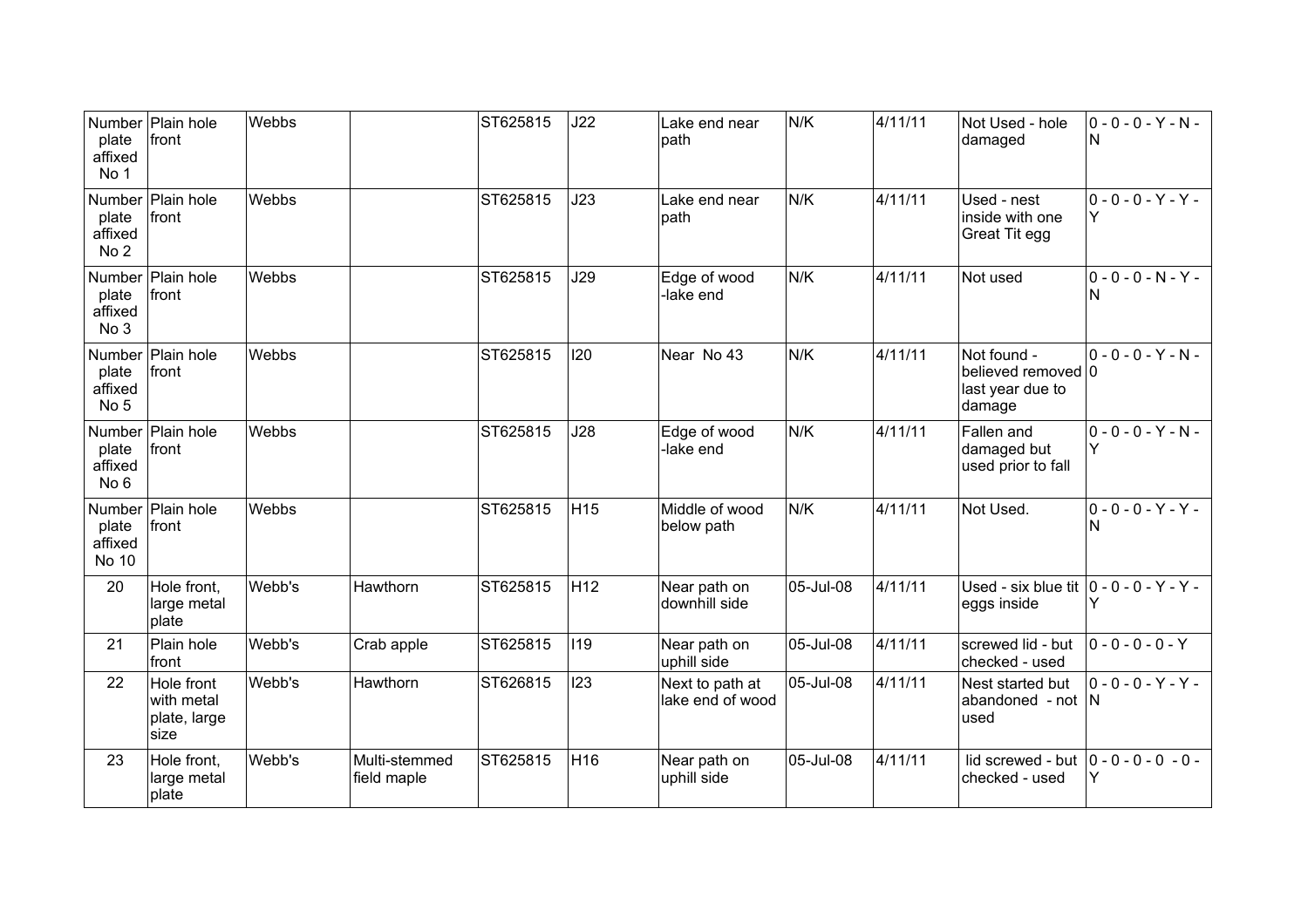| 24   | Hole front,<br>small metal<br>plate                              | Webb's                        | Large oak tree            | ST625815 | H <sub>17</sub> | Middle of path                                       | 05-Jul-08 | 4/11/11  | Used                                            | $0 - 0 - 0 - Y - Y -$             |
|------|------------------------------------------------------------------|-------------------------------|---------------------------|----------|-----------------|------------------------------------------------------|-----------|----------|-------------------------------------------------|-----------------------------------|
| 25   | Hole front,<br>large metal<br>plate in<br>diamond<br>orientation | Webb's                        | Multi-stemmed<br>hawthorn | ST624515 | H <sub>18</sub> | Near path on<br>downhill side                        | 05-Jul-08 | 4/11/11  | Not Found                                       | $0 - 0 - 0 - 0 - Y -$<br>$\Omega$ |
| 26   | Bird box                                                         | Northern<br>Plantation        | Ash                       | ST617825 | H <sub>28</sub> | Near stream and<br>path                              | 16-Nov-06 | 24/10/11 | Big Hole but used $ N - 0 - 0 - N - Y $         |                                   |
| 27   | Hole front?                                                      | Northern<br>Plantation        | $\overline{\phantom{a}}$  | ST617825 | F <sub>23</sub> | North edge of<br>wood                                | 16-Nov-06 | 24/10/11 | Big Hole - used                                 | $ 0 - 0 - 0 - Y - Y $             |
| 28   | Bird box with<br>plastic pipe<br>hole                            | Northern<br>Plantation        | Ash                       | ST617825 |                 | Box destroyed                                        |           | 24/10/11 | Once again not<br>found                         | $ 0 - 0 - 0 - 0 $                 |
| 29   | Hole front?                                                      | <b>Northern</b><br>Plantation | Ash                       | ST617825 | H14             | On path by road                                      | 16-Nov-06 | 24/10/11 | Not found                                       | $Y - 0 - 0 - Y - 0 - 0$           |
| 30   |                                                                  | <b>Northern</b><br>Plantation | Oak                       | ST617825 | H35             | Next to new pond                                     |           | 24/10/11 | Big Hole - could<br>not access (over<br>stream) | $0 - 0 - 0 - 0 - 0 - 0$           |
| 31   | Bat                                                              | <b>Northern</b><br>Plantation | Ash                       | ST617825 | C7              | Near stream and<br>path                              | 16-Nov-06 | 24/10/11 | <b>Broken</b>                                   | $0 - N - 0 - 0 - 0$               |
| 32   | Hole front?                                                      | Northern<br>Plantation        | Oak                       | ST617825 |                 | <b>Bradley Stoke</b><br>Way, near road<br>and school | 16-Nov-06 | 24/10/11 | Box not found<br>again                          | $0 - 0 - 0 - 0$                   |
| 0033 | Bat                                                              | Northern<br>Plantation        | Field maple               | ST617825 | H35             | Next to tarmac<br>path by stream.<br>(Lapwing Close) | 16-Nov-06 | 24/10/11 | Not Found                                       | $Y - 0 - 0 - 0 - 0 -$<br>$\Omega$ |
| 34   | Hole front?                                                      | Northern<br>Plantation        | Ash                       | ST617825 | H <sub>15</sub> | 20 metres South<br>from No 29. On<br>left of path    | 16-Nov-06 | 24/10/11 | <b>Broken</b>                                   | $Y - Y - 0 - Y - Y -$<br>0        |
| 35   | Hole front?                                                      | Northern<br>Plantation        | Ash                       | ST617825 | G18             | by Water House<br>pile                               | 16-Nov-06 | 24/10/11 | <b>Broken</b>                                   | $0 - N - N - N - Y -$<br>N        |
| 36   | Hole front                                                       | Northern<br>Plantation        | Cherry                    | ST617825 | C <sub>3</sub>  | N/W Edge of<br>wood                                  | 16-Nov-06 | 24/10/11 | Used.                                           | $Y - Y - 0 - Y - Y -$<br>Y        |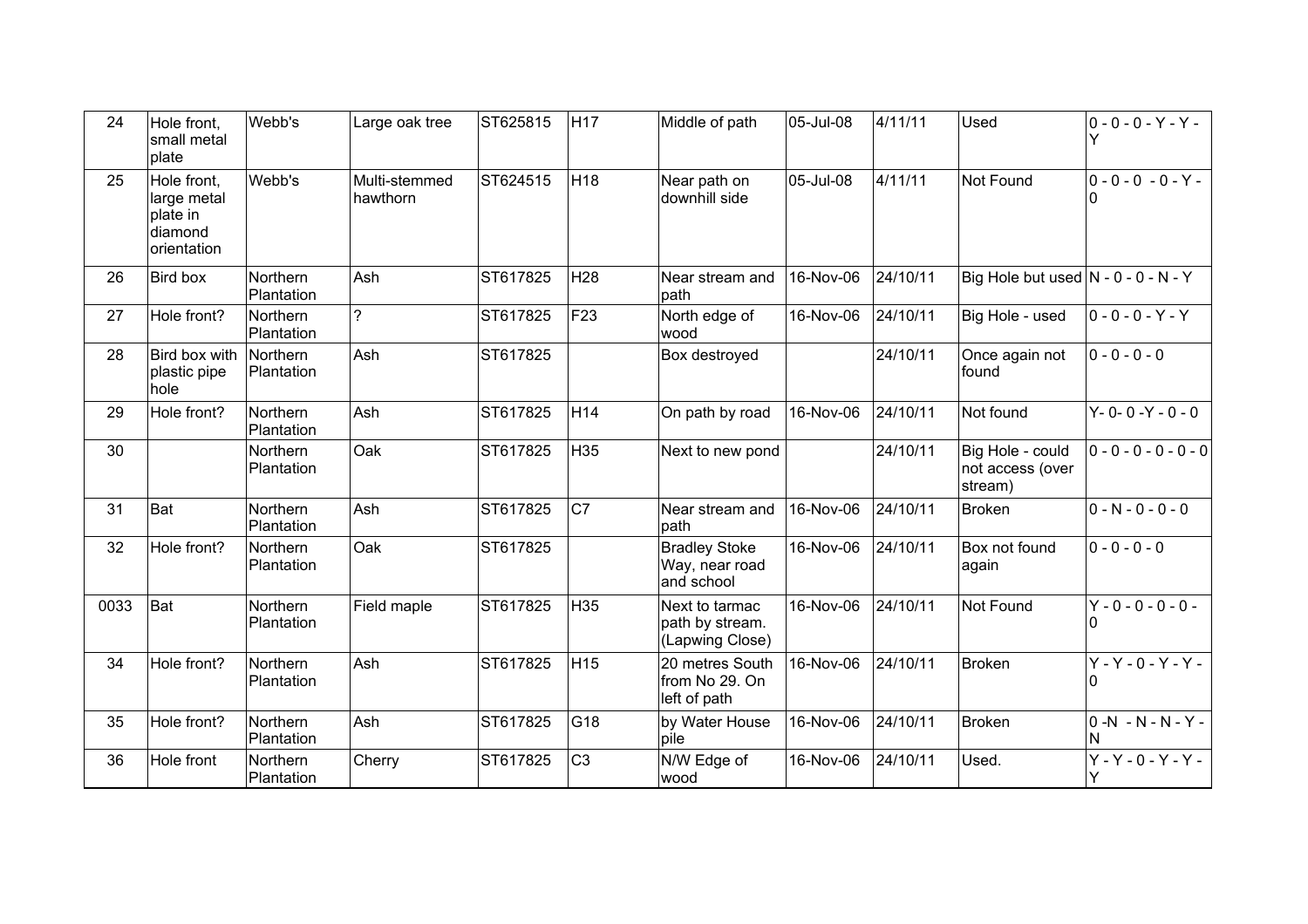| 37 | Hole front<br>with large<br>metal plate | Webb's                                | Hawthorn                                     | ST625815 | L24             | Near path on<br>downhill side                                   | 05-Jul-08 | 10/11/11 | Now inaccessible                                          | $Y - 0 - 0 - 0 - 0 -$       |
|----|-----------------------------------------|---------------------------------------|----------------------------------------------|----------|-----------------|-----------------------------------------------------------------|-----------|----------|-----------------------------------------------------------|-----------------------------|
| 38 | Hole front.<br>large metal<br>plate     | Webb's                                | Ash tree with 4<br>trunks                    | ST624515 | 19              | Near path on<br>downhill side                                   | 05-Jul-08 | 10/11/11 | Used 4 eggs                                               | $ 0 - Y - 0 - Y - Y -$      |
| 39 | Hole front,<br>small metal<br>plate     | Webb's                                | Tri-stemmed field ST625815<br>maple          |          | H <sub>16</sub> | Near path on<br>downhill side                                   | 05-Jul-08 | 10/11/11 | Used                                                      | $0 - 0 - 0 - Y - Y -$<br>Y  |
| 40 | Plain hole<br>front                     | Webb's                                | Field maple                                  | ST626815 | 123             | Near path at lake<br>end of wood                                | 05-Jul-08 | 10/11/11 | Not Used                                                  | $0 - 0 - 0 - 0 - Y - N$     |
| 41 | Plain hole<br>front                     | Webb's                                | Big multi-trunked<br>ash tree                | ST626815 | 124             | Near path at lake<br>end of wood                                | 05-Jul-08 | 10/11/11 | Used                                                      | $0 - 0 - 0 - Y - N -$<br>Y  |
| 42 | Plain hole<br>front                     | Webb's                                | Big, forked oak<br>tree                      | ST626815 | 125             | Near path at lake<br>end of wood                                | 05-Jul-08 | 10/11/11 | Missing -<br>believed removed 0<br>as broken last<br>year | $ 0 - 0 - 0 - N - N -$      |
| 43 | Plain hole<br>front                     | Webb's                                | Hawthorn                                     | ST625815 | 120             | Near path on<br>uphill side                                     | 05-Jul-08 | 10/11/11 | Not Used                                                  | $0 - 0 - 0 - N - N -$<br>N  |
| 44 | Plain hole<br>front                     | Webb's                                | Multi-stemmed<br>field maple -<br>same as 23 | ST625815 | H <sub>17</sub> | Near path on<br>uphill side                                     | 05-Jul-08 | 10/11/11 | Not used                                                  | $ 0 - 0 - 0 - N - Y -$<br>N |
| 45 | Hole front,<br>small metal<br>plate     | Webb's                                | Hawthorn                                     | ST625815 | G11             | Near path on<br>uphill side                                     | 05-Jul-08 | 10/11/11 | Used                                                      | $0 - 0 - 0 - Y - N -$<br>Y  |
| 46 | Hole front,<br>large metal<br>plate     | Webb's                                | Oak tree                                     | ST624515 | E10             | Uphill side of<br>wood near hedge<br>(near Richard's<br>house!) | 05-Jul-08 | 10/11/11 | Lid screwed on -<br>not checked                           | $0 - 0 - 0 - 0 - 0 - 0$     |
| 47 | Hole front,<br>small metal<br>plate     | Plantation<br>next to school<br>fence | Willow                                       | ST625818 | 115             | Near southern<br>hedge line                                     | 05-Jul-08 | 3/11/11  | Not used - badly<br>damaged                               | $0 - 0 - 0 - Y - Y -$<br>N  |
| 48 | Hole front,<br>small metal<br>plate     | Plantation<br>next to school<br>fence | Ash                                          | ST625818 | 112             | Near southern<br>hedge line                                     | 05-Jul-08 | 3/11/11  | Not used - taken<br>down                                  | $ 0 - 0 - 0 - N - N -$<br>N |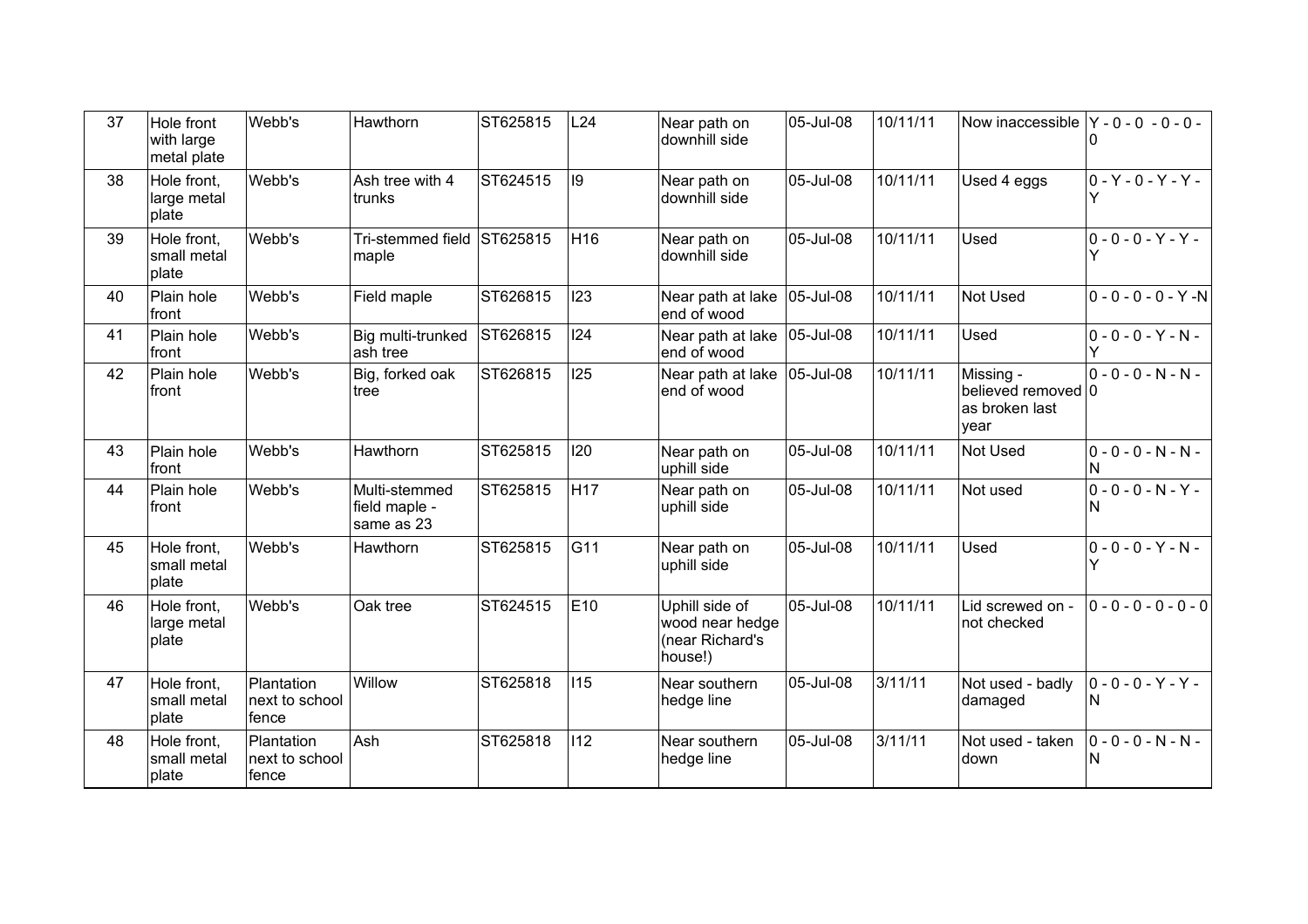| 49 | Metal hole<br>front                 | Plantation<br>next to school<br>fence | Ash             | ST625818 | $ 113\rangle$   | Near southern<br>hedge line                            | 05-Jul-08 | 3/11/11  | Box Replaced jan $ 0 - 0 - 0 - N - Y -$<br>$10 -$ Used |                             |
|----|-------------------------------------|---------------------------------------|-----------------|----------|-----------------|--------------------------------------------------------|-----------|----------|--------------------------------------------------------|-----------------------------|
| 50 | Hole front.<br>small metal<br>plate | Webb's                                | Hawthorn        | ST624515 | F7              | Near path, uphill<br>side of wood                      | 05-Jul-08 | 10/11/11 | Used                                                   | $0 - 0 - 0 - Y - Y -$       |
| 51 | Hole front.<br>large metal<br>plate | Webb's                                | Hawthorn        | ST625815 | H14             | Near path,<br>downhill side                            | 05-Jul-08 | 10/11/11 | Used                                                   | $0 - 0 - 0 - N - Y -$<br>Y  |
| 52 | Plain hole<br>front                 | Webb's                                | Field maple     | ST625815 | 112             | Near path,<br>downhill side                            | 05-Jul-08 | 10/11/11 | Nest started but<br>abandoned - not<br>used            | $0 - 0 - 0 - N - Y -$<br>N. |
| 56 | <b>Tit Box</b>                      | Savage's                              | Ivy covered oak | ST622821 | E14             | centre of wood                                         |           | 20/10/11 | used                                                   | $0 - 0 - 0 - 0 - Y - Y$     |
| 60 | Tit Box                             | Bowsland                              | Ash             |          | C <sub>6</sub>  | <b>North East</b><br>quadrant                          |           | 27/10/11 | Removed -<br>broken                                    | $0 - 0 - 0 - 0 - 0 - 0$     |
| 61 | Plain hole<br>front                 | Bowsland                              | Ash             |          | A <sub>5</sub>  | North East<br>quadrant                                 |           | 27/10/11 | Used                                                   | $1 - 0 - 0 - Y - Y -$<br>Y  |
| 62 | Plain hole<br>front                 | Bowsland                              | Ash             |          | C <sub>10</sub> | North East<br>quadrant                                 |           | 27/10/11 | Used                                                   | $0 - 0 - 0 - Y - Y -$<br>Y  |
| 63 | Metal Hole<br>Nuthatch              | Savage's                              | Oak             | ST623822 | C16             | near no 1                                              | $Jan-10$  | 20/10/11 | Not used                                               | $0 - 0$                     |
| 64 | Metal hole Tit Savage's             |                                       | Ash             | ST623823 | A13             | Between lower<br>path and stream                       | $Jan-10$  | 20/10/11 | used                                                   | $Y - Y$                     |
| 65 | Metal hole Tit Savage's             |                                       | Oak             | ST623824 | <b>B12</b>      | near lower path<br>in centre of wood                   | $Jan-10$  | 20/10/11 | used - 6 corpses                                       | $ 0 - Y $                   |
| 66 | Metal hole Tit Savage's             |                                       | Oak             | ST623825 | C10             | In line with 65<br>(ish)                               | Jan-10    | 20/10/11 | used                                                   | $N - Y$                     |
| 67 | Metal hole Tit Savage's             |                                       | Oak             | ST623826 | D <sub>10</sub> | In line with 66<br>(ish)                               | $Jan-10$  | 20/10/11 | used                                                   | $Y - Y$                     |
| 68 | Metal hole Tit Savage's             |                                       | Oak             | ST623827 | E10             | In line with 67<br>(ish)                               | $Jan-10$  | 20/10/11 | used - 1 corpse                                        | $Y - Y$                     |
| 69 | Metal hole Tit Savage's             |                                       | Oak             | ST623828 | G12             | Between upper<br>path and Leisure<br>centre near box 9 | $Jan-10$  | 20/10/11 | Not found                                              | $Y - 0$                     |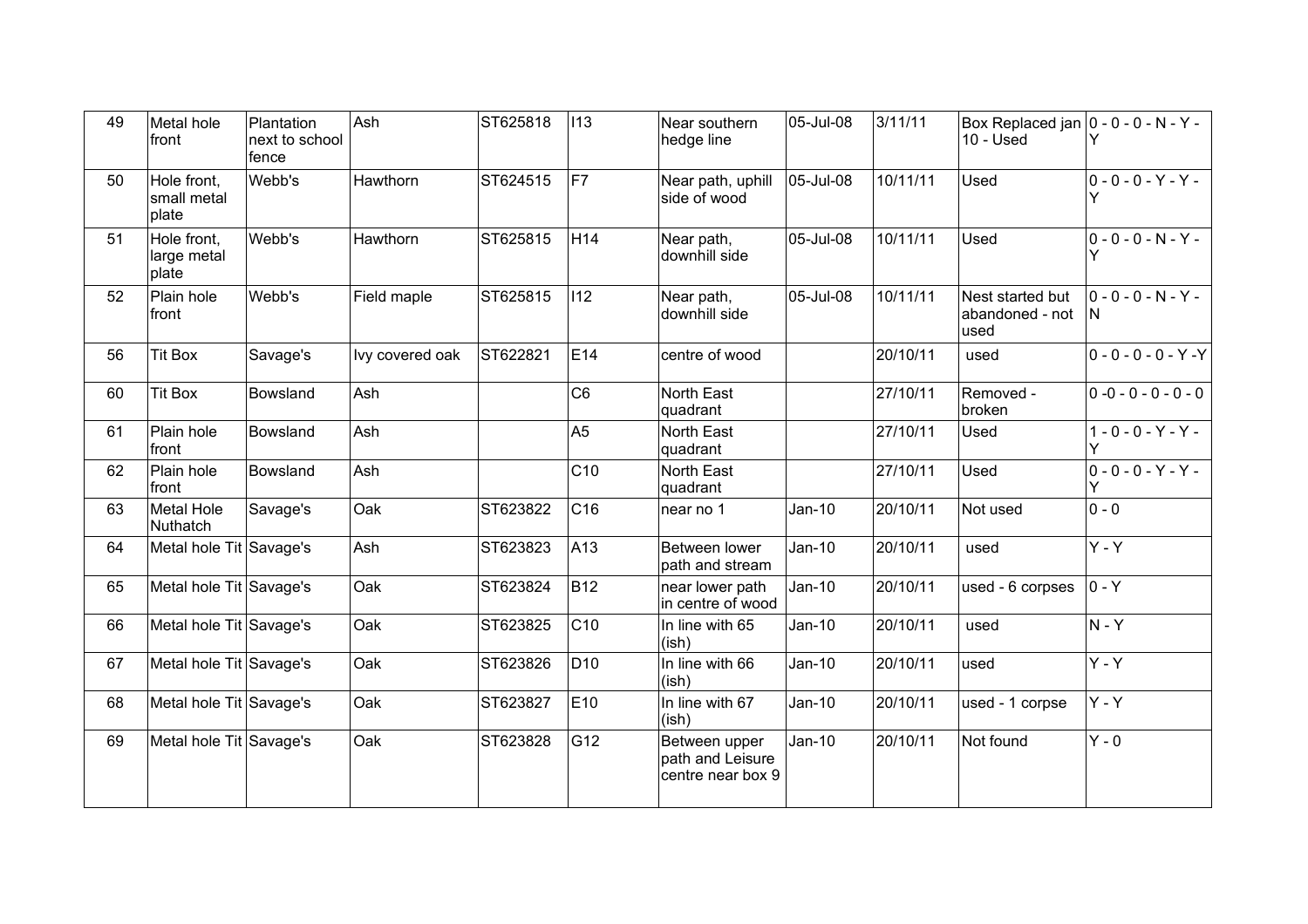| 70 | Owl                   | Savage's                                      | Oak            | ST623829 | E18             | Near Bat Box 1 at Jan-10<br>classroom                                  |          | 20/10/11 | used by squirrel                           | $N - N$   |
|----|-----------------------|-----------------------------------------------|----------------|----------|-----------------|------------------------------------------------------------------------|----------|----------|--------------------------------------------|-----------|
| 71 | Tree Creeper Savage's |                                               | $\overline{?}$ | ST623830 | D <sub>16</sub> | inwood from<br>Box1a                                                   | $Jan-10$ | 20/10/11 | used                                       | $ 0 - Y $ |
| 72 | Tree Creeper Savage's |                                               | $\gamma$       | ST623831 | D <sub>16</sub> | Close to Box 72                                                        | $Jan-10$ | 20/10/11 | Used                                       | $0 - Y$   |
| 74 | Kestrel               | Tump (but<br>see Middle<br>Plantation<br>map) | Oak            |          | H <sub>21</sub> | end of tree line<br>between north<br>end of tump and<br>Patchway Brook | Mar-10   | 3/11/11  | Not accessable -<br>not checked            | $N - 0$   |
| 75 | Owl                   | Webbs                                         | Oak            | ST622821 | J22             | Southern Edge<br>-same tree as tit<br>box no 1                         | Mar-10   | 10/11/11 | Not Used                                   | $N - N$   |
| 76 | Owl                   | Webbs                                         | Large Ash      | ST622822 | E17             | Northern Edge<br>overlooking the<br>meadow                             | Mar-10   | 10/11/11 | Not Used                                   | $N - N$   |
| 77 | Bat                   | Savage's                                      | Hornbeam       | ST622823 | C <sub>18</sub> | Hornbeam<br>plantation near<br>lower path                              | Mar-10   | 20/10/11 | Not Used<br>-contained a<br>feather        | $N - N$   |
| 78 | Bat                   | Savage's                                      | Hornbeam       | ST622824 | C <sub>18</sub> | Hornbeam<br>plantation near<br>lower path                              | Mar-10   | 20/10/11 | <b>Not Used</b><br>-contained a<br>feather | $N - N$   |
| 79 | Bat                   | Savage's                                      | Hornbeam       | ST622825 | C <sub>18</sub> | Hornbeam<br>plantation near<br>lower path                              | Mar-10   | 20/10/11 | not used                                   | $ N - N $ |
| 80 | Bat                   | Savage's                                      | Hornbeam       | ST622826 | C <sub>18</sub> | Hornbeam<br>plantation near<br>lower path                              | Mar-10   | 20/10/11 | not used                                   | $ N - N $ |
| 81 | Bat                   | Savage's                                      | Hornbeam       | ST622827 | C <sub>18</sub> | Hornbeam<br>plantation near<br>lower path                              | Mar-10   | 20/10/11 | not used                                   | $N - N$   |
| 82 | Bat                   | Savage's                                      | Hornbeam       | ST622828 | C <sub>18</sub> | Hornbeam<br>plantation near<br>lower path                              | Mar-10   | 20/10/11 | not used                                   | $N - N$   |
| 83 | Bat                   | Savage's                                      | Hornbeam       | ST622829 | C <sub>18</sub> | Hornbeam<br>plantation near<br>lower path                              | Mar-10   | 20/10/11 | not used                                   | $N - N$   |